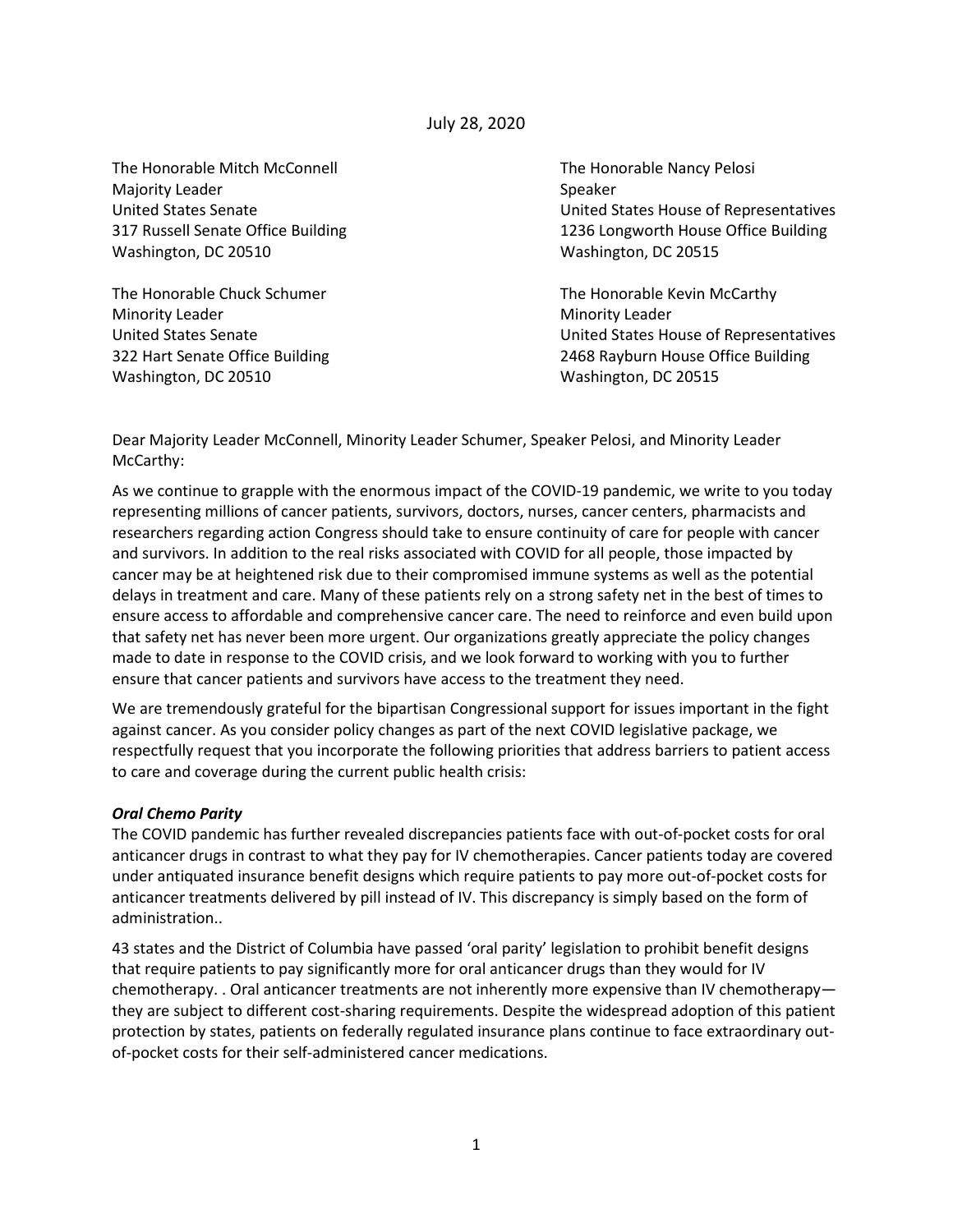The Cancer Drug Parity Act (H.R. 1730/S. 741) would prohibit health plans from requiring higher costsharing for oral and other self-administered anticancer medications than the cost-sharing required for physician-administered anticancer treatments. This means that patients who are prescribed oral anticancer drugs by their doctors would not have to pay higher copays than if they had received IV chemotherapy simply due to the difference in the method of administration.

Given the current pandemic and the need to protect immunocompromised patients, this unnecessary discrepancy in cost-sharing means that many cancer patients face greater financial barriers to oral anticancer drugs. Simply put, this places patients and their families at risk of contracting coronavirus. We urge Congress to include the Cancer Drug Parity Act in its next legislative package to help lower both the health risk and unaffordable cost of care to cancer patients and their families as they navigate treatment during this difficult time.

## *90-day Supply of Retail Medications*

At the onset of the pandemic, the CDC recommended having a 90-day supply of medications on hand; however, many insurers only allow a 30-day supply of medications in a single fill. Recognizing the importance of this flexibility, Congress included a policy change in the Coronavirus Aid, Relief, and Economic Security Act (CARES Act) requiring Medicare Part D and Advantage plans to allow a beneficiary to obtain a 90-day supply of medication in a single fill. Building on this requirement in CARES, we urge Congress to include necessary language in the next coronavirus package that requires Medicaid and private insurance (ERISA and state-regulated plans) to allow enrollees to obtain a 90-day supply of medications as well.

Additionally, to build on the CARES Act, we urge Congress to address the affordability issues that patients could face in these extraordinary circumstances by instituting flexible payment options such as extended payment plans and reduced cost-sharing requirements for a 90-day supply of medications in a single fill. Unfortunately, even a 30-day supply of many cancer medications is often associated with extraordinary patient cost-sharing, and this financial barrier may prove prohibitive for many patients who would otherwise avail themselves of this flexibility. With this in mind, we urge Congress to require *all* payers (Medicare Part D and Advantage Plans , Medicaid, and private health insurers) to limit costsharing to the amount that would be required for the next 30-day supply for a fill and/or establish policies that assist patients with cost-sharing related to their out-of-pocket costs.

# *Access to Care*

The COVID pandemic has highlighted the need for adequate, affordable, and accessible health insurance coverage for all people, including cancer patients, in the U.S. As research shows, access to comprehensive health insurance means access to timely, medically necessary health care. The following priorities are critical to ensuring quality health insurance coverage is affordable and accessible:

## *Create a Special Enrollment Period for Healthcare.gov*

We urge Congress to direct HHS to immediately initiate a 60-day special enrollment period under the Affordable Care Act as the nation fights to protect its citizens from this virus. Eleven states and the District of Columbia have already created special enrollment periods to accommodate an urgent increased need for coverage, allowing thousands to enroll. The federal government, which oversees the individual exchange for 38 other states, has not. Which state you live in should not determine your access to health care, especially at this time of national crisis.

In addition, Congress should direct HHS to undertake a robust public education campaign to ensure the public is aware of the special enrollment period and provide adequate funds for this effort.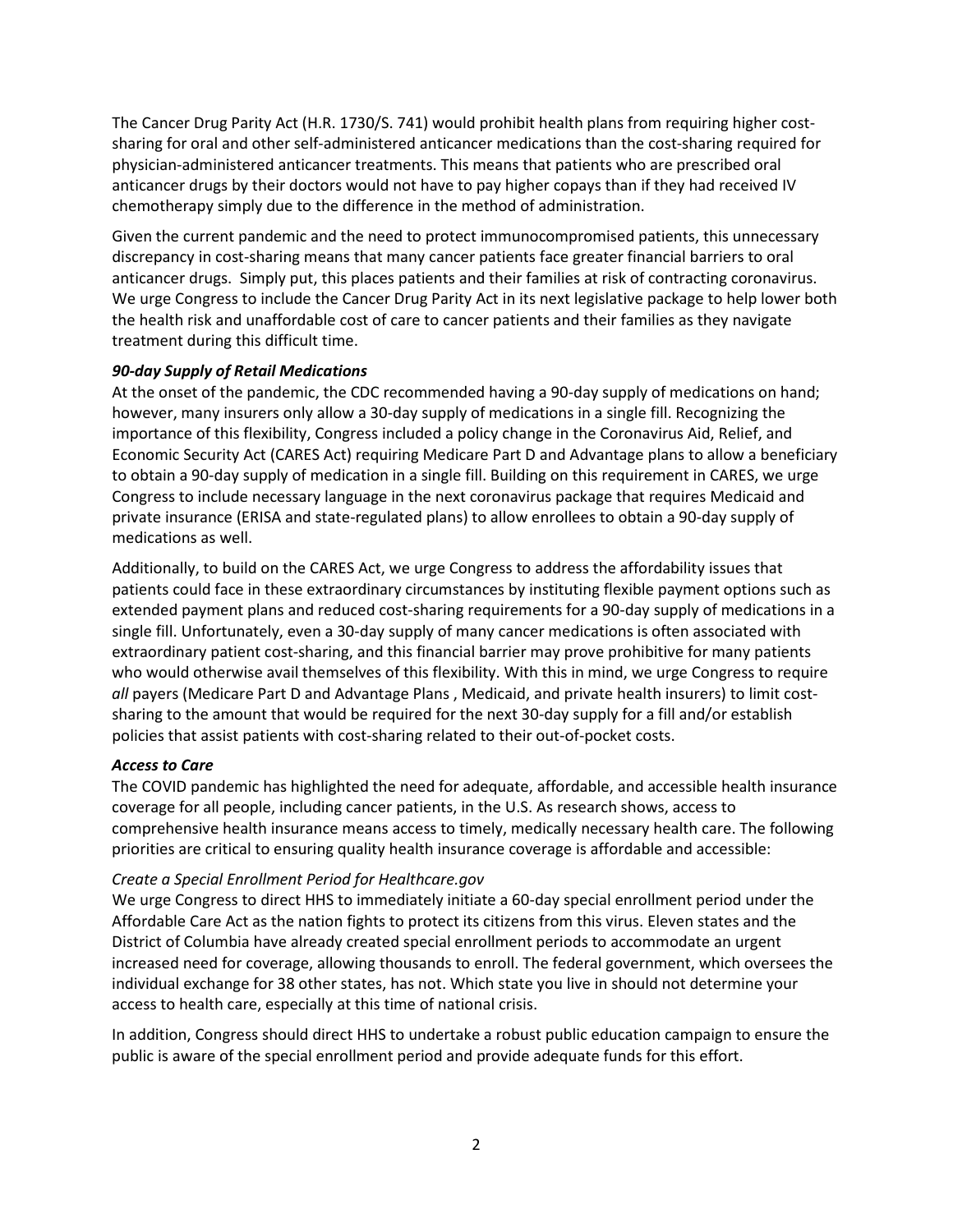#### *Increased Funding for State Medicaid Programs*

State Medicaid programs provide a vital safety net during this national crisis, covering traditionally underserved populations and helping to stem the spread of the virus. Many individuals who have or will lose their employer sponsored coverage are without the means to purchase other coverage and will be turning to Medicaid where they qualify. Our organizations strongly supported the 6.2 percent increase in the federal medical assistance percentage (FMAP) for states in the Families First Coronavirus Response Act and urge Congress to raise the cumulative FMAP increase from 6.2 to at least 14 percent. Fourteen percent was the amount included in the House's HEROES Act, and it would help provide essential support to states as health care services are sought by the tens of millions of children, parents, people with disabilities, and seniors who rely on Medicaid for health care services.

In addition, the Families First Act requires that for states to be eligible for the funds in the legislation, they must abide by a maintenance-of-effort (MOE) provision that's designed to protect people's access to health coverage during the crisis. Among other requirements, states are barred from ending coverage during the national public health emergency, except for individuals who voluntarily end their coverage or move out of state. We understand that some have advocated to weaken the MOE in subsequent COVID-related bills, and we urge Congress and the administration to protect and uphold this MOE provision to ensure continuous coverage during this public health crisis.

#### *Assistance for People Who Have Lost Employer Sponsored Coverage*

In response to the economic downturn stemming from the COVID pandemic, we encourage Congress to authorize the Department of Labor to allow individuals to extend employer sponsored coverage and provide subsidies to alleviate financial strain after termination. This approach, last utilized in 2009 during the financial crisis, allowed workers to receive a premium subsidy for six months to retain coverage. The House's HEROES Act provided 100 percent federal funding of COBRA premiums through January 31, 2021, for people who have lost their employer sponsored coverage and have transitioned to COBRA.

As more individuals lose coverage as a result of job loss, it will continue to be critical to retain coverage to adequately combat COVID. Furthermore, keeping an employer plan will allow for continuity of provider networks and medications, which is critical for cancer patients and survivors. Cancer patients and survivors are also among the people most likely to have incurred substantial out-of-pocket spending this early in the calendar year. Facilitating the extension of employer coverage relieves such individuals from having to start a new plan with new cost-sharing amounts and patient out-of-pocket contributions reset to zero.

#### *Personal Protective Equipment Supply*

Like many providers, clinical oncologists and cancer centers across the nation have raised alarms about running short on personal protective equipment (PPE) as a result of the COVID pandemic. We are hearing of situations where physicians are having to extend the use of PPE for many days, or potentially weeks. This is not a safe or sustainable way to prevent the spread of COVID and compounds the risks to both patients and the practitioners on the front lines of this crisis.

It is critical that Congress direct the administration to take immediate action to alleviate the PPE shortage across the nation, including masks, face shields, and gowns. We appreciate the initial steps the administration has taken; however, it is clear that current policy is not sufficient to fully address this crisis and additional urgent action is required.

Our organizations urge the federal government to do significantly more to facilitate the timely manufacturing and distribution of ventilators and PPE through a process that is transparent, equitable, based on need, and non-competitive. A streamlined and predictable supply chain must emerge that can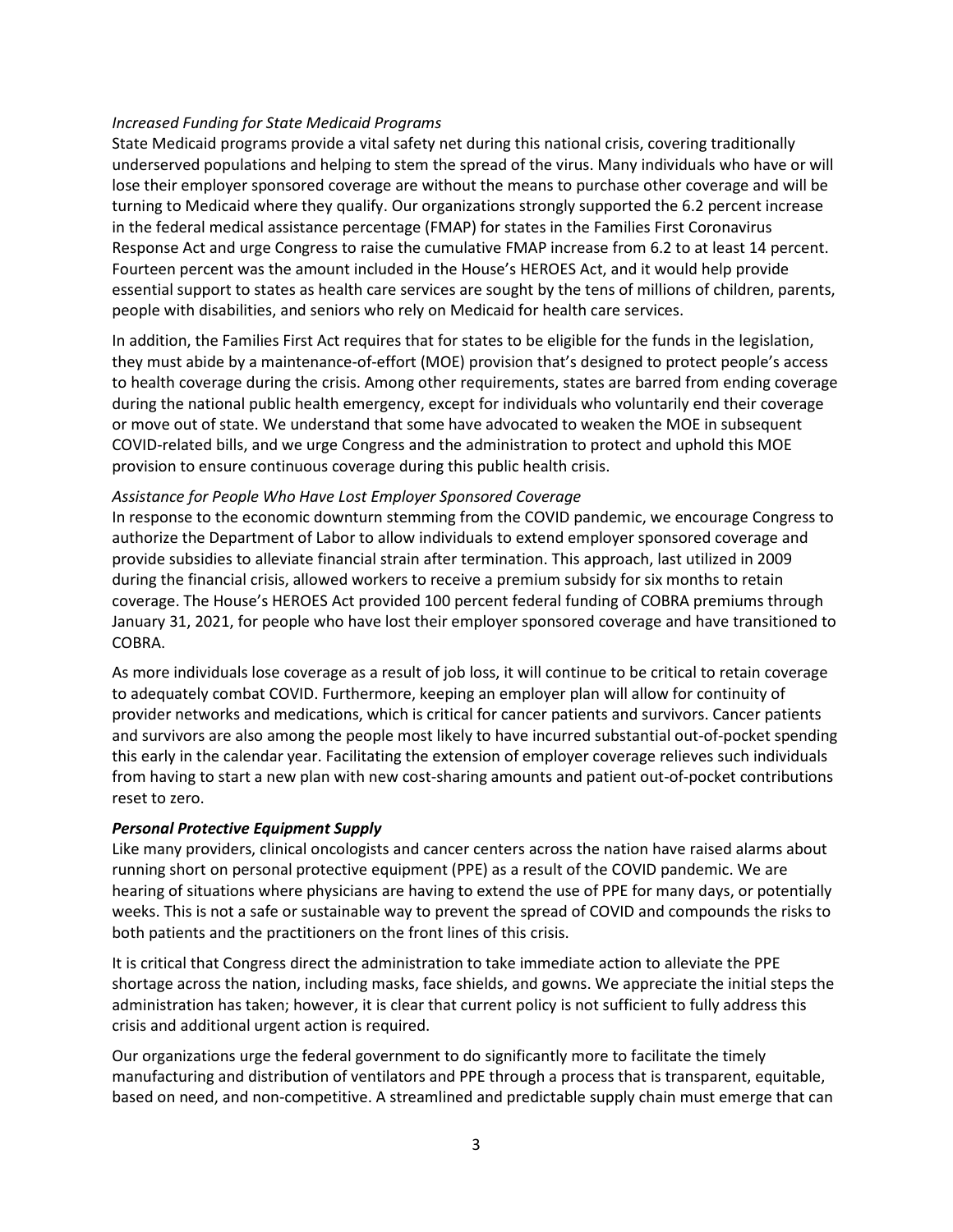last the duration of the pandemic. Action is needed now, either through further use of the Defense Production Act to spur manufacturing, coordinate and set nationwide priorities, and distribution chains or enhancing and accelerating current efforts around manufacturing and distribution.

#### *Clinical Trials*

Researchers in every state have been forced to suspend many laboratory activities for their own personal safety and to comply with social distancing guidelines as a result of the COVID-19 pandemic. The closure of many research facilities is impacting trainees, technicians, early-stage investigators, and established investigators alike, preventing the research workforce from maintaining momentum toward better prevention, treatments, diagnostics, and cures for cancer, and other diseases.

Disruptions also extend to those patients on clinical trials. Individual trial sites are struggling to safely facilitate continued care for already enrolled patients, new enrollments are frozen, and new trials are delayed indefinitely. The most immediate effects will be felt by the patients taking part in these trials. Since clinical trials and the broader drug development process can take years to realize, the full effect of this disruption on therapeutic innovation in cancer care is likely to be felt for years to come without aggressive measures to mitigate the disruption.

Substantial costs have been incurred for the shut-down, and there will be significant costs for the eventual ramp-up of research activities. We therefore urge Congress to provide the National Institutes of Health (NIH) with at least \$10 billion in the next emergency package to ensure that the research ecosystem is restored and we continue to make progress in the fight against cancer and other diseases.

Once again, thank you for your continued leadership on issues important in the fight against cancer. We look forward to working with you to ensure that cancer patients and survivors are considered as you negotiate the next legislative package addressing COVID. If you have any questions, please do not hesitate to contact Keysha Brooks-Coley, Vice President of Federal Advocacy for the American Cancer Society Cancer Action Network, a[t keysha.brooks-coley@cancer.org.](mailto:keysha.brooks-coley@cancer.org)

Sincerely, American Cancer Society Cancer Action Network Association for Clinical Oncology Association of American Cancer Institutes Cancer Support Community Friends of Cancer Research National Comprehensive Cancer Network The Leukemia & Lymphoma Society AliveAndKickn American Liver Foundation American Lung Association American Society for Radiation Oncology Asbestos Disease Awareness Organization (ADAO) Cancer*Care* Children's Cancer Cause Colorectal Cancer Alliance Deadliest Cancers Coalition Debbie's Dream Foundation Esophageal Cancer Action Network Fight Colorectal Cancer FORCE: Facing Our Risk of Cancer Empowered